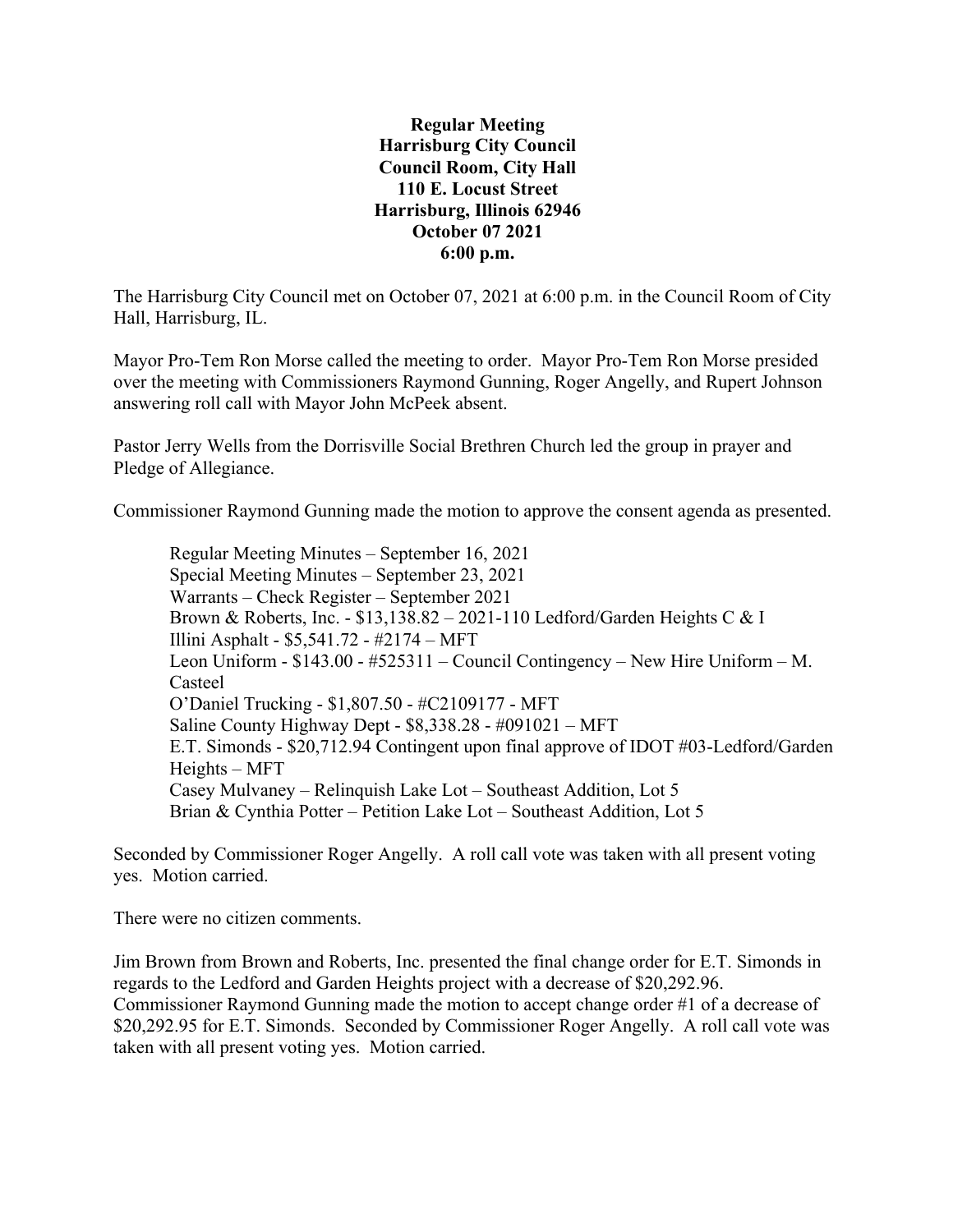Jim Brown from Brown and Roberts, Inc. presented resolution the expend MFT funds for the Garden Heights project. This is a supplemental resolution for expenditure of MFT funds in the amount of \$40,000.00 Commissioner Roger Angelly made the motion to accept Resolution 21-1007 for the Ledford/Garden Heights project. Seconded by Commissioner Rupert Johnson. A roll call vote was taken with all present voting yes. Motion carried.

Commissioner Raymond Gunning made the motion to approve Ordinance 1838 for sale of property at 429 W. Sloan Street. Seconded by Commissioner Roger Angelly. A roll call vote was taken with all present voting yes. Motion carried.

Commissioner Raymond Gunning made the motion to approve Ordinance 1839 for sale of property at 441 W. Church Street. Seconded by Commissioner Roger Angelly. A roll call vote was taken with all present voting yes. Motion carried.

Commissioner Raymond Gunning made the motion to authorize the Mayor and City Clerk to sign the Fraternal Order of Police contract. Seconded by Commissioner Rupert Johnson. A roll call vote was taken with all present voting yes. Motion carried.

Mayor Pro-Tem Ron Morse stated council will go into Executive Session to discuss Collective Bargaining.

Attorney Kolby Smithpeters discussed a dilapidated house on Holland Street. The owner is willing to deed the property over to the city. The house will be torn down and then advertised for a sealed bid. The house is caving in and is posing a hazard. Commissioner Raymond Gunning made the motion to authorize Attorney Kolby Smithpeters to draft and accept a deed for 1114 S. Holland Street. Seconded by Commissioner Roger Angelly. A roll call vote was taken with all present voting yes. Motion carried.

Mayor Pro-Tem Ron Morse stated council will go into Executive Session to discuss Personnel.

Commissioner Raymond Gunning would like to donate an old police car to Unit 3 School District. The car will be used at the Middle School so the officer at that building can have transportation for security purposes. Commissioner Raymond Gunning made the motion to donate a police squad car to the Unit 3 School District for security purposes. Seconded by Commissioner Roger Angelly. A roll call vote was taken with all present voting yes. Motion carried.

Commissioner Roger Angelly stated he was pleased with how well the Sasquatch Festival went. He thought Mayor John McPeek did an excellent job. He thanked Alex Watkins and Terri Jenkins for their time spent in preparing for the festival. It had a great turnout and a lot of people enjoyed it. It was a success.

Commissioner Rupert Johnson reminded the citizens about fall clean up. Clean up is in full swing right now and will continue through October 16, 2021.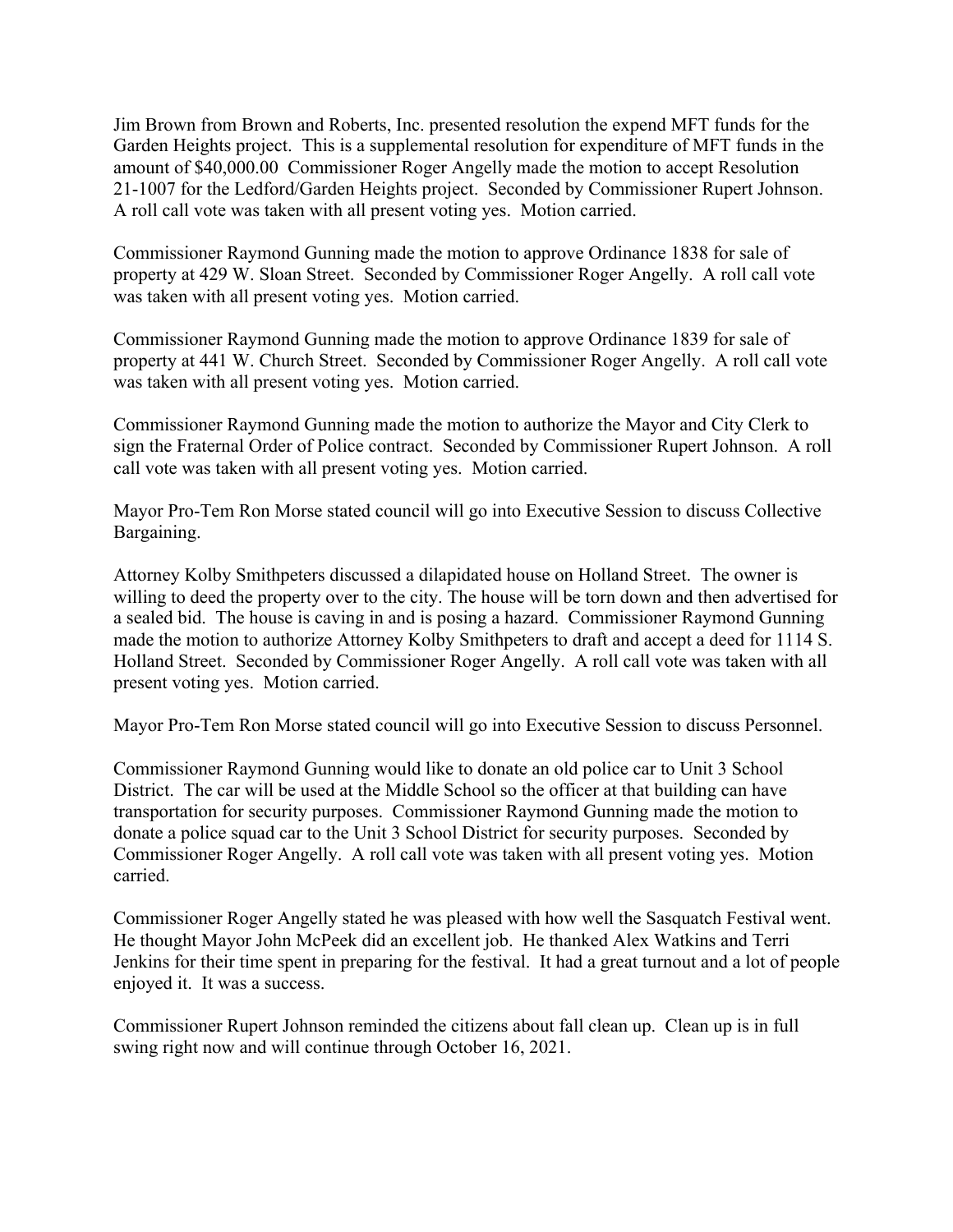Commissioner Rupert Johnson discussed Harrisburg Lake. He is not interested in selling Harrisburg Lake. He would like for the discussion of the sale of Harrisburg Lake to be taken off the table. Commissioner Rupert Johnson believes Harrisburg Lake is worth 5.3 million dollars, but it will not sell for what it is worth. He stated Harrisburg Lake is number six on the line items for money brought in to the city. Harrisburg Lake brings in roughly \$77,000 a year. Commissioner Roger Angelly does not agree with that amount. Commissioner Rupert Johnson said Harrisburg Lake is an asset to the City of Harrisburg. Commissioner Raymond Gunning stated the property has never been advertised and no bids were ever accepted for the property.

Commissioner Roger Angelly said the lease agreement needs to be followed by all leaseholders. Commissioner Raymond Gunning said people are taking a chance by building structures on leased property. They are only guaranteed a three-year lease. Mayor Pro-Tem Ron Morse stated he said thinks it would not hurt by seeing what bids the City will receive for Harrisburg Lake.

Commissioner Rupert Johnson would like to see a campground at Harrisburg Lake. He would like Council to see what Lake of Egypt has and to see what Harrisburg Lake can be turned in to. He would like to have a survey completed at \$15,000 to see what it would cost to run water and sewer to Harrisburg Lake. He said the City is eligible for grant money as soon as the audit is done. He said it won't cost the City much at all. Commissioner Raymond Gunning said if a sanitary dump station is out there along with water, the property is more valuable. He stated the City would get revenue from the water sales.

Mayor Pro-Tem Ron Morse stated the council is here to server the citizens of Harrisburg, and there are only thirty-four residence from the City of Harrisburg that has lots at Harrisburg Lake. Commissioner Rupert Johnson said Harrisburg Lake is going to make money for the citizens of Harrisburg. He said he has a vision for Harrisburg Lake. Commissioner Roger Angelly asked how the City is going to pay for the survey. Commissioner Rupert Johnson said with grant money. Commissioner Rupert Johnson said he is a good business man and he stated there is a potential gold mine at Harrisburg Lake.

Commissioner Roger Angelly stated the survey will be done to find out how much it is going to cost before he agrees to put one penny into Harrisburg Lake. Commissioner Rupert Johnson said that is what the survey is for. Commissioner Roger Angelly asked if it was just a dump station for the campsite, not for the entire property, and he asked if the water was for everyone or just the campsite. Commissioner Rupert Johnson said there will only be a dump station for the campsite, but water will be available to everyone if they choose to tap into the water line.

Commissioner Roger Angelly said that more than likely the water will come from Saline Valley. Alex Watkins stated it has to be approved by the operator per IEPA and the City would have to enter into an operating agreement with whatever source that would be providing the water. Before the City can do anything, the City needs to meet with the water source. Jim Brown stated an EPA application is required to be submitted which requires a signature of the user and the water source.

Commissioner Rupert Johnson has already informed leaseholders there will be an ordinance for septic systems at Harrisburg Lake. Commissioner Rupert Johnson stated electric has already